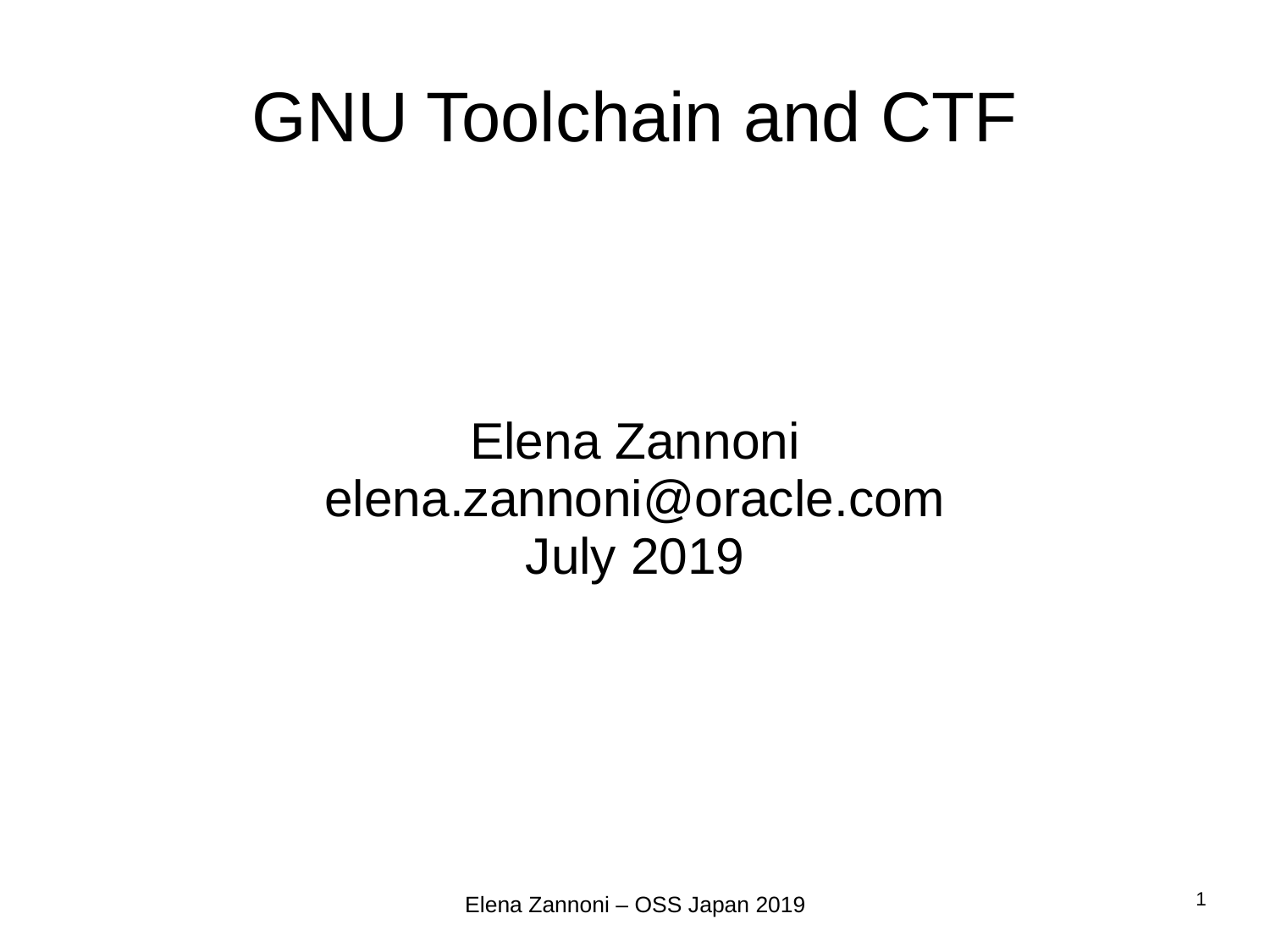# Background

- Debugging information:
	- generated by the compiler to help debuggers and other tools gather information about a program and its behavior
	- encodes types and structure of a program (variables, functions, data structures, line numbers, etc.)
	- several debugging formats exist (stabs, DWARF, coff...)
- DWARF is the most commonly used one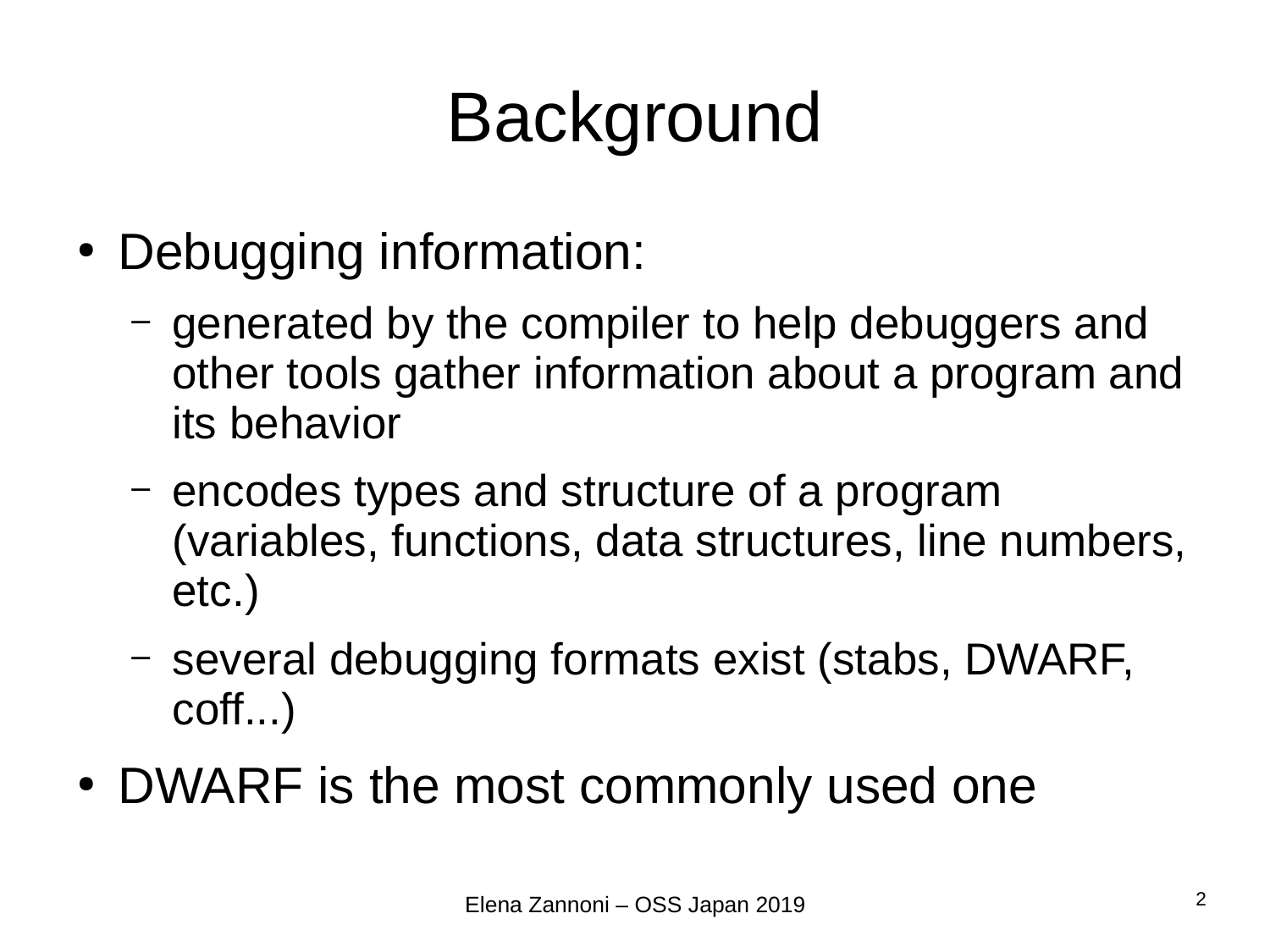# A bit of DWARF

- Very complex
- Debug info stored in multiple  $de$  debug  $\leq$ ...> sections
- Dwarf uses DW TAG <name> for naming types
- Each type has multiple attributes (DW AT <name>) to describe it
- Backtrace / unwind information: in .debug\_frame section (CFI)
- Each subroutine has a virtual unwind table
	- describes at each code location (instruction) how to recover the values of the registers and its frame address
- Tables are described indirectly by a set of operations / instructions (stored in the debug info)
- Instructions: used to generate the table when needed, operate as a stack machine.
- Size of .debug \* sections is quite large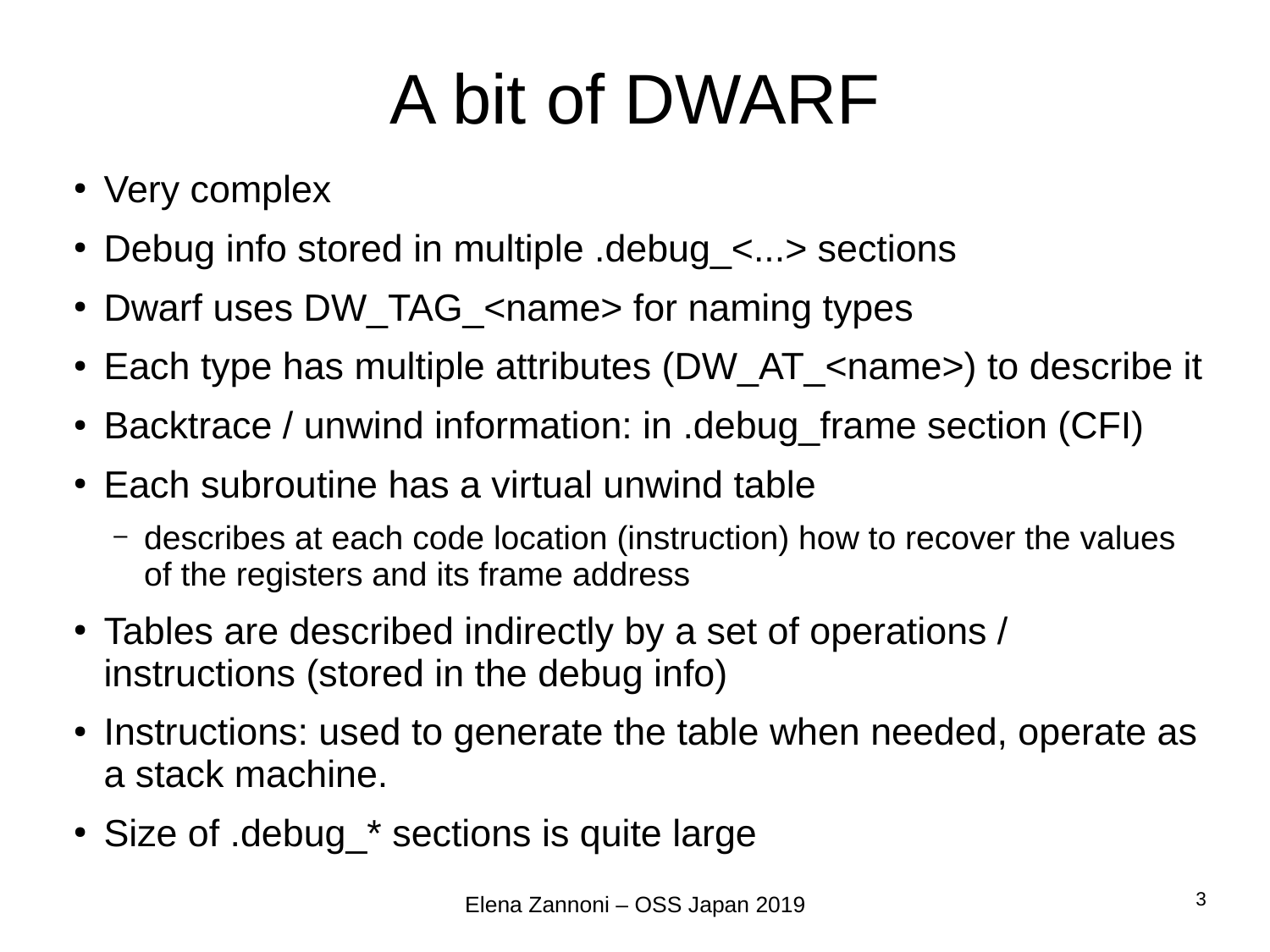# Motivation

- Perform debugging when debuginfo not available (stripped executable and/or debug info not installed)
- Analyze stack traces in the absence of debug info
- Do so in a fast way, as opposed to off-line processing like done for DWARF used with debuggers
- Do not expose unnecessary information via the debuginfo in production binaries
- No ad-hoc solutions (hard to maintain)
- Must work also in the presence of always changing compiler optimizations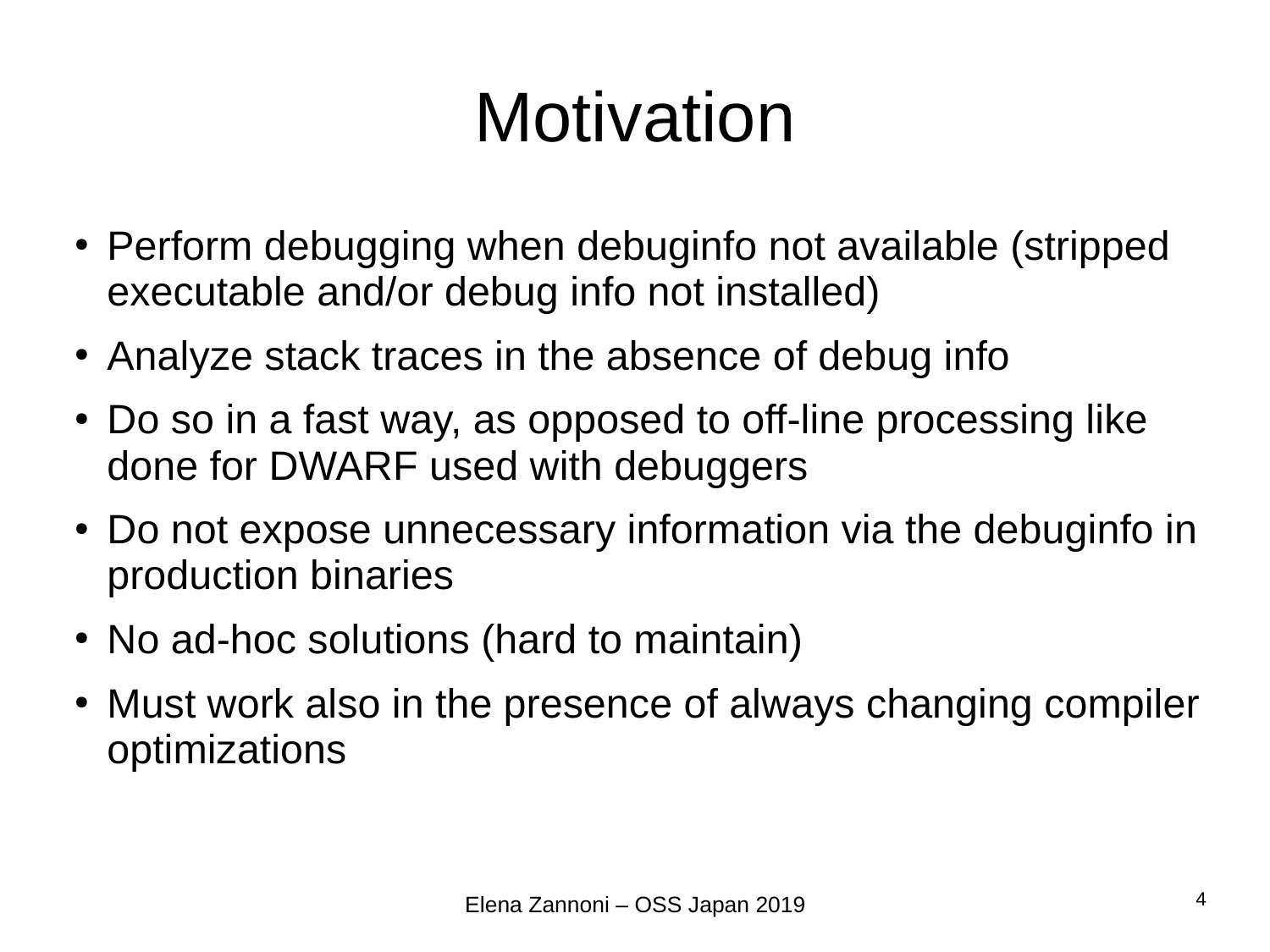#### **CTF**

- CTF stands for "**Compact C Type Format**"
- Describes type information
- CTF originates from Solaris, but extended significantly for Linux
- More compact and easier to use/parse than DWARF
- Used by DTrace on Linux for the kernel since 2012 (dwarf2ctf tool, libdtrace-ctf RPM)
	- Libdtrace-ctf:
		- <https://github.com/oracle/libdtrace-ctf>
	- Dwarf2ctf script:
		- <https://github.com/oracle/dtrace-linux-kernel>
- **General framework**, not DTrace specific
- Used also on FreeBSD, Solaris and MacOS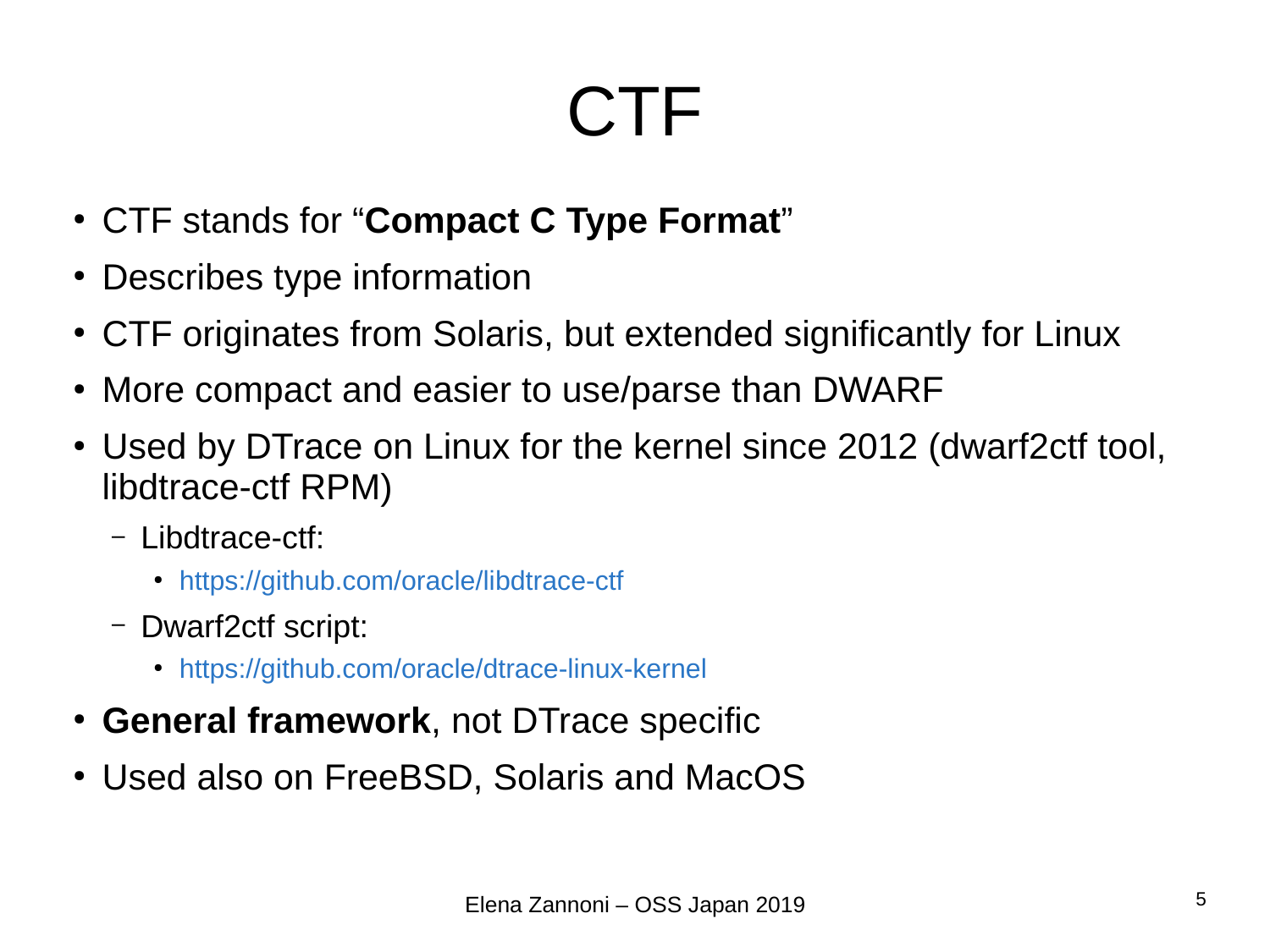#### CTF vs DWARF

- CTF doesn't store its own encoding
	- No extra info used to describe the fields.
	- Description is implicit in the representation
- To decode DWARF the "key" is in the debuginfo itself, to decode CTF the key is the specification
- DWARF: model everything in C and everything to do with the mapping between C and the hardware
- CTF: Type identifiers are derived by array offsets
- CTF: Space saving (for instance reuse strings from ELF string table)
- CTF: only model the type system and mapping from symtab entries to types
- CTF: no location lists, expressions, stack machines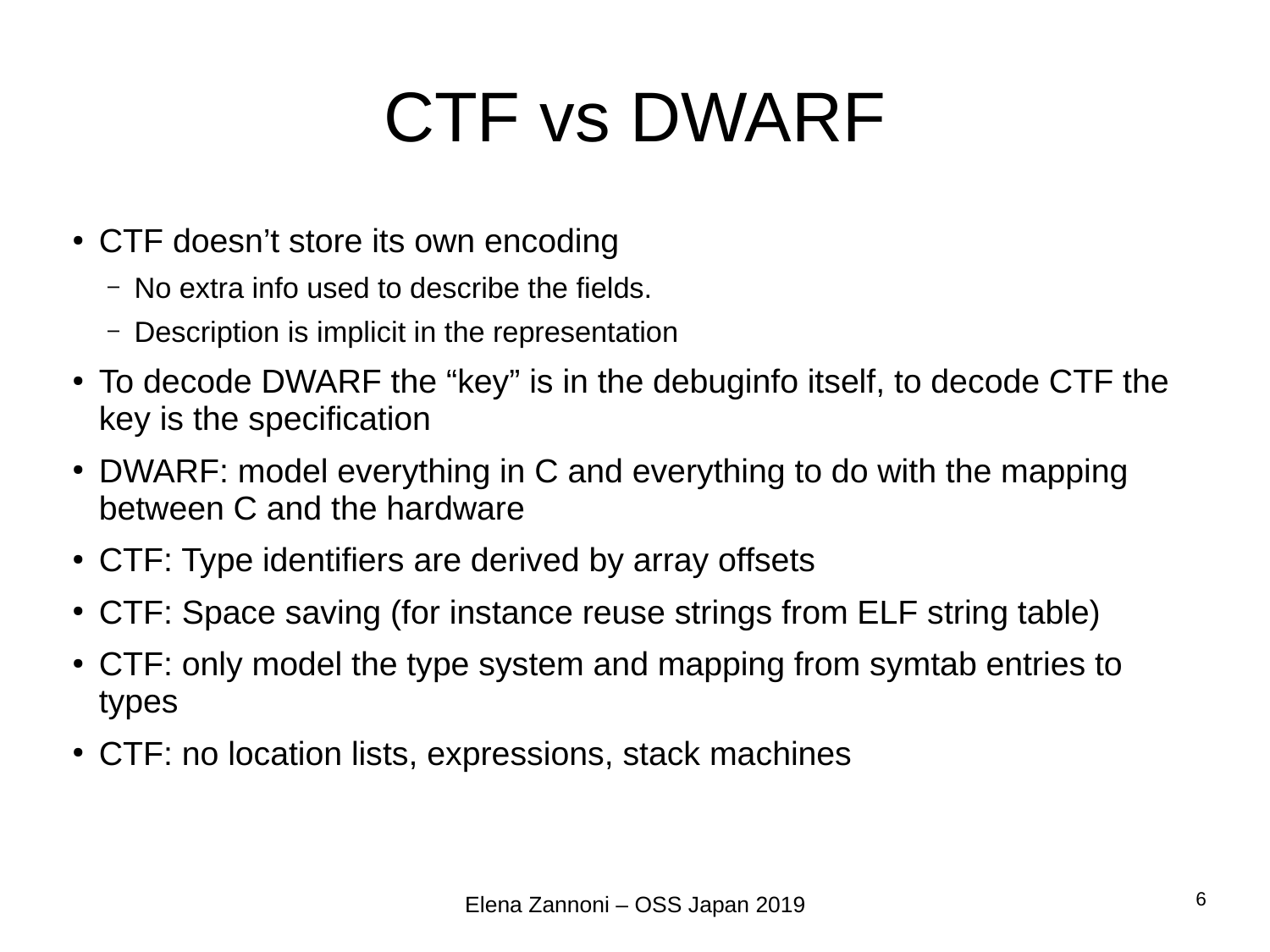# Additions to the GNU Toolchain

- CTF generation in GCC (new switch -gt)
- GDB support for debugging
- Binutils includes:
	- CTF handling in objdump and readelf
	- Linker modifications
	- Libctf library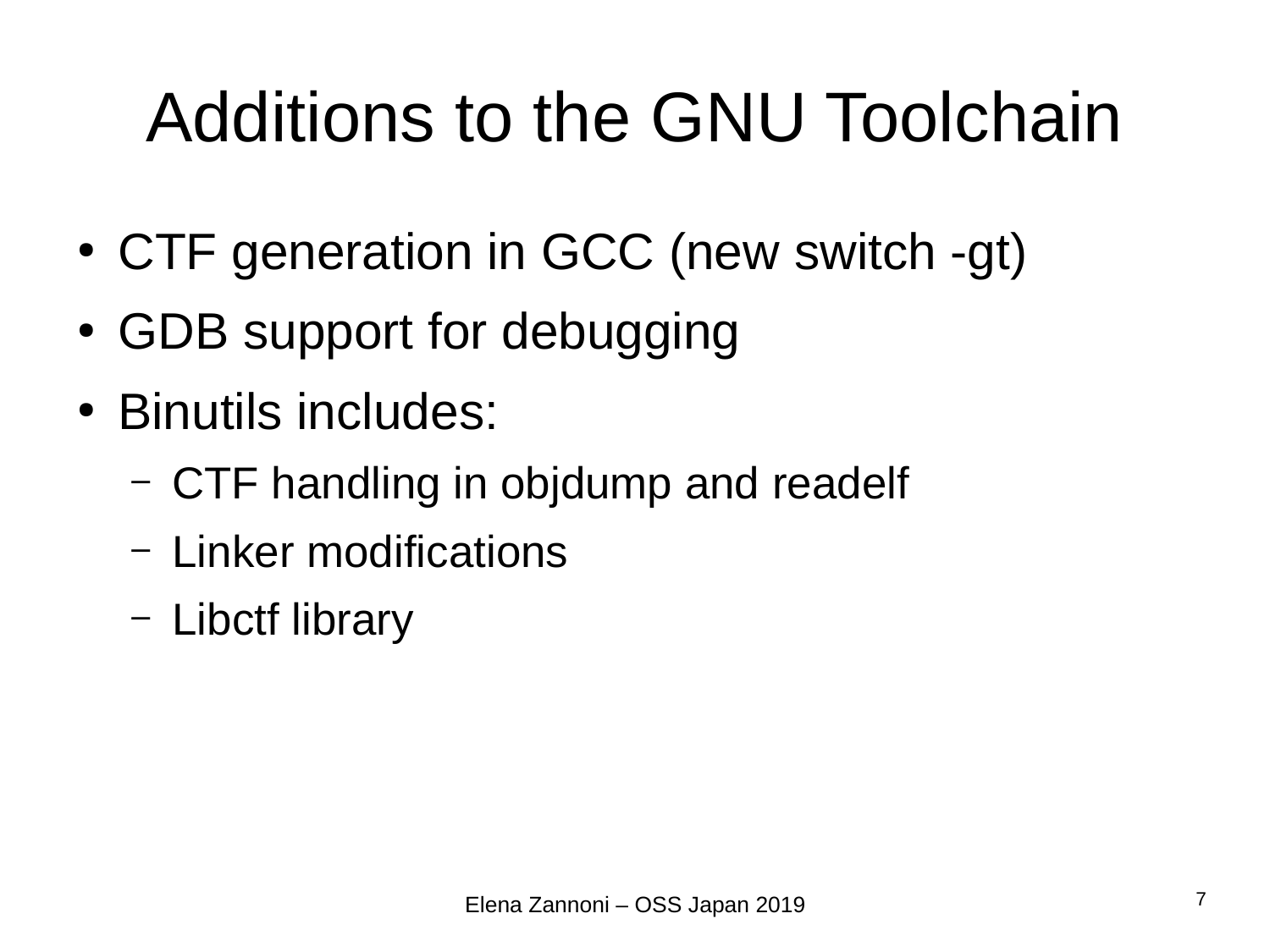#### How to use it

- Compile with -gt with level either 0, 1 or 2
	- Level 0 : turns off the CTF generation
	- Level 1 : (reserved for later use) generate backtrace info only
	- Level 2 : complete CTF generation (default)
- Objdump with
	- --ctf=SECTION
	- --ctf-parent=SECTION
- Readelf with
	- --ctf=SECTION
	- --ctf-symbols=SECTION
	- -- ctf-strings=SECTION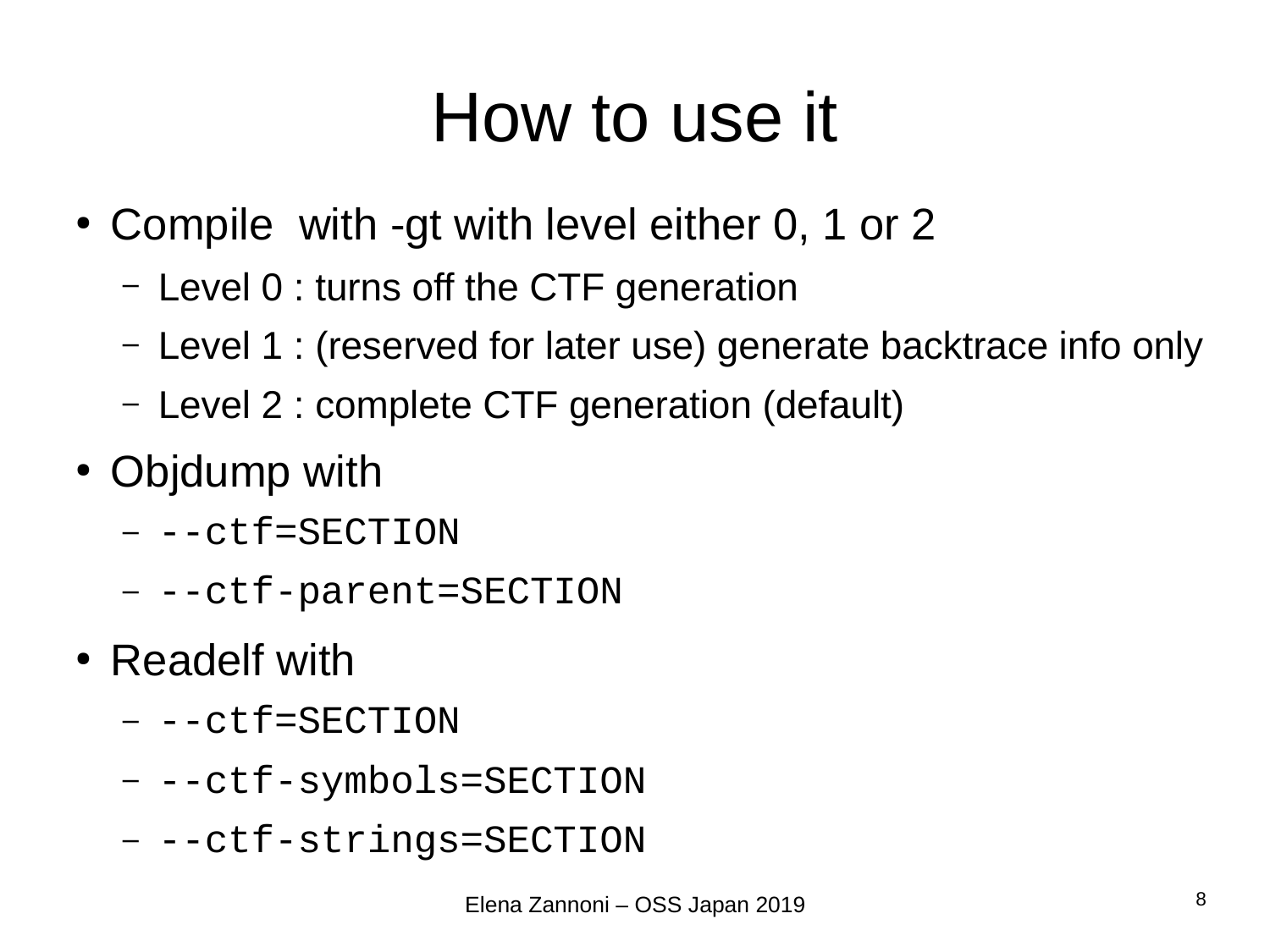| /tmp/gcc/bin/ld    |         |         | .init_array    | 8        | 6757888               |
|--------------------|---------|---------|----------------|----------|-----------------------|
| section            | size    | addr    | .fini_array    | 8        | 6757896               |
| .interp            | 28      | 4194984 | .dynamic       | 480      | 6757904               |
| .note.gnu.build-id | 36      | 4195012 | .got           | 16       | 6758384               |
| .note.ABI-tag      | 32      | 4195048 | .got.plt       | 960      | 6758400               |
| .gnu.hash          | 172     | 4195080 | .data          | 25136    | 6759360               |
| .dynsym            | 3264    | 4195256 | .bss           | 22976    | 6784512               |
| .dynstr            | 1116    | 4198520 | .comment       | 68       | $\Theta$              |
| .gnu.version       | 272     | 4199636 | .debug_aranges | 6320     | $\Theta$              |
| .gnu.version_r     | 144     | 4199912 | .debug_info    | 4323894  | $\boldsymbol{\Theta}$ |
| .rela.dyn          | 216     | 4200056 | .debug_abbrev  | 144836   | $\boldsymbol{\Theta}$ |
| .rela.plt          | 2808    | 4200272 | .debug_line    | 750267   | $\boldsymbol{\Theta}$ |
| .init              | 23      | 4206592 | .debug_str     | 231568   | $\boldsymbol{\Theta}$ |
| .plt               | 1888    | 4206624 | .debug_loc     | 2069864  | $\boldsymbol{\Theta}$ |
| .text              | 949825  | 4208512 | .debug_ranges  | 179760   | $\Theta$              |
| .fini              | 9       | 5158340 | .ctf           | 212598   | 6815680               |
| .rodata            | 1447296 | 5160960 | Total          | 10517820 |                       |
| .eh_frame_hdr      | 19172   | 6608256 |                |          |                       |
| .eh_frame          | 122760  | 6627432 |                |          |                       |
|                    |         |         |                |          |                       |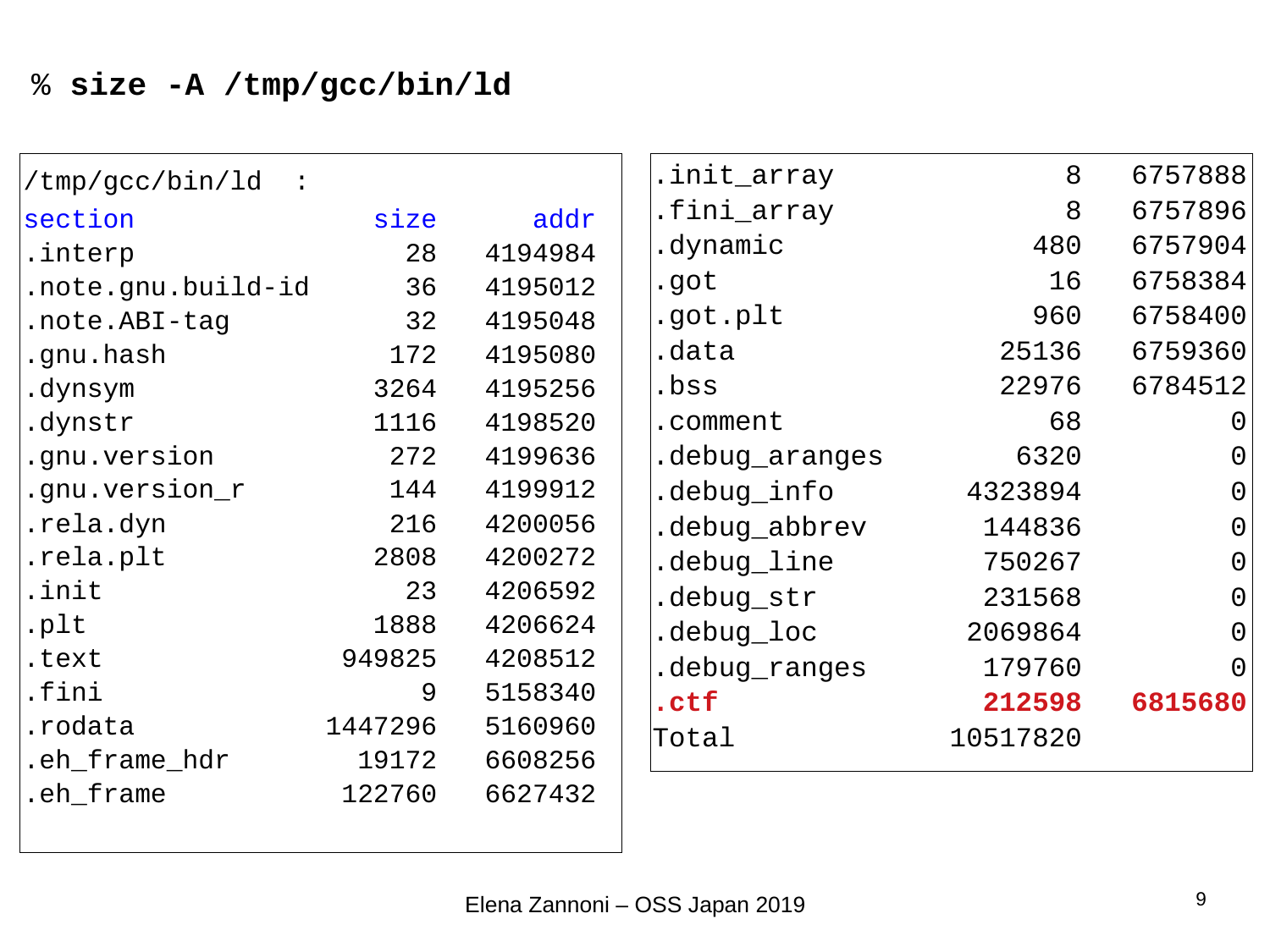### More Details

- CTF is Compressed:
	- When size of CTF is above threshold (currently 4 KBytes)
	- Done at writeout time
	- Compress type table, string table, not the header
	- Flag in header indicates if it's been compressed
- CTF can coexist with DWARF
- CTF is not stripped by default
- $\cdot$  RPMs:
	- DWARF info included in debuginfo rpms
	- CTF info included in binary rpm
- Standard ELF symbol table must exist, CTF uses the structure and data of the symbol table to avoid storing redundant information.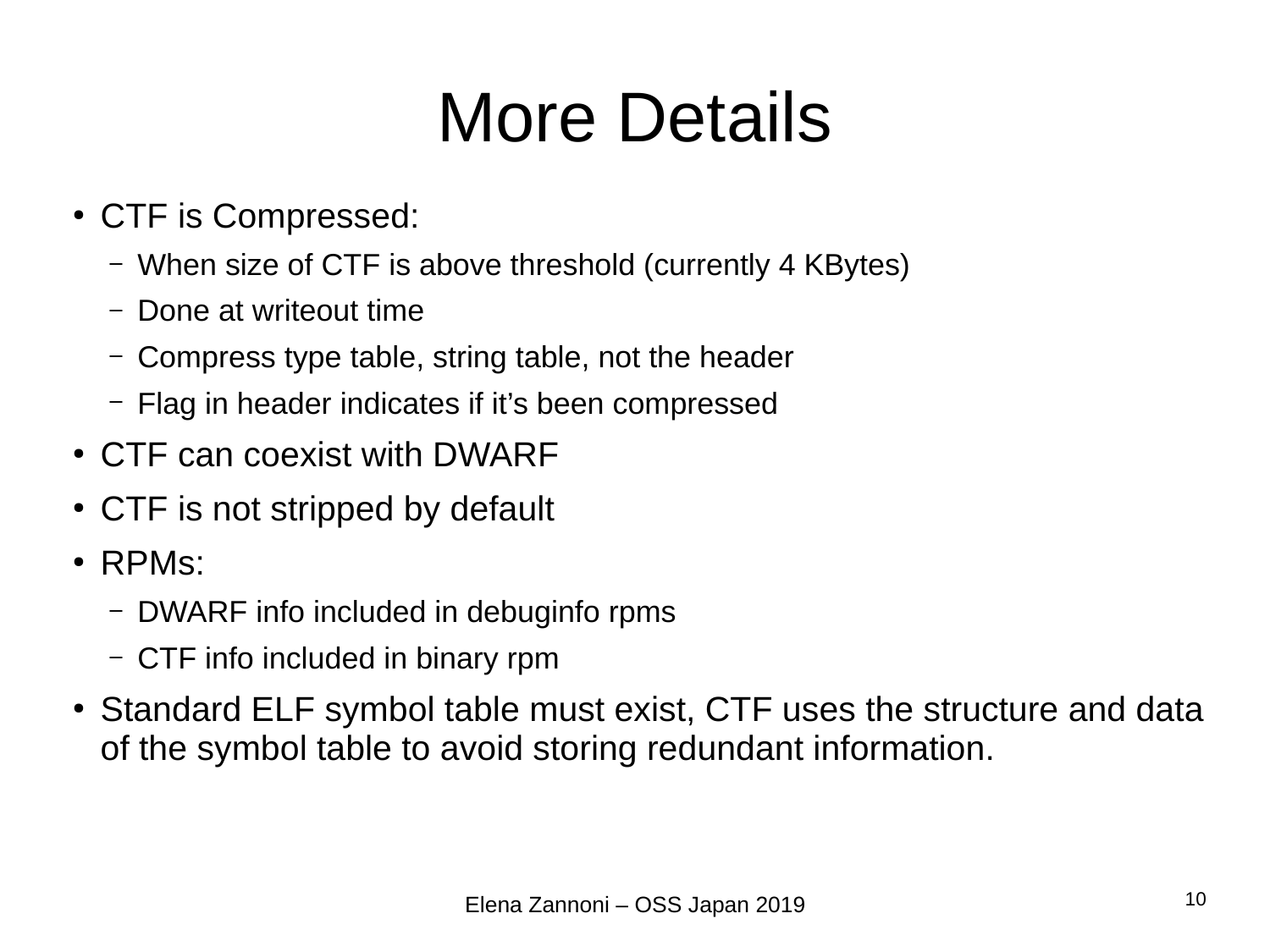#### Structure of CTF Information



Map 1:1 to the symbols of type STT\_OBJECT  $\boldsymbol{r}$ Map 1:1 to the symbols of type STT\_FUNC  $\star\star$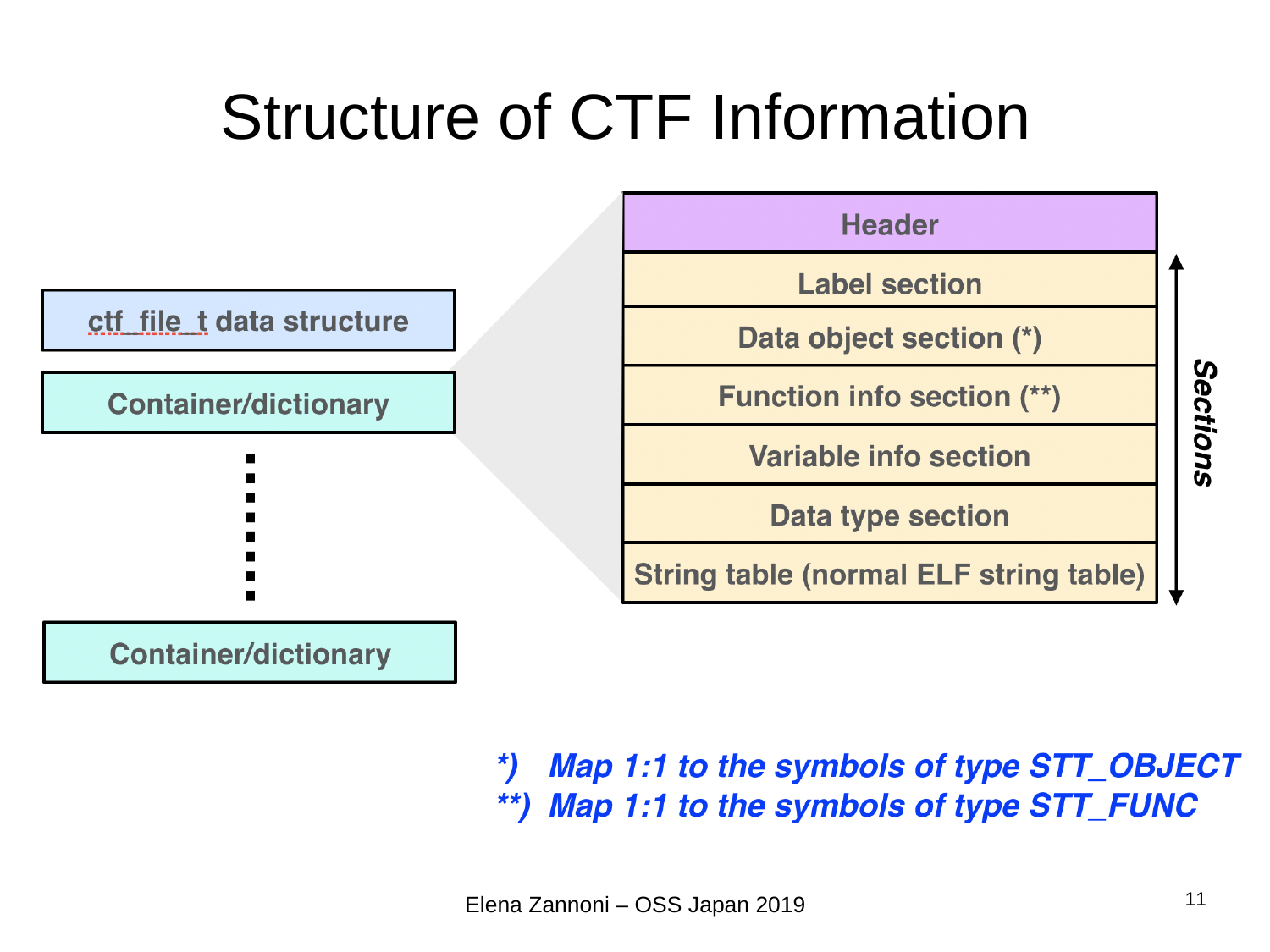#### Structure of CTF Information

- ctf file t data structure
- "Containers" (or "Dictionaries") are collections of types.
- A CTF "Container" (or "Dictionary") has a header and a number of sections:
	- Header
	- Label section
	- Data object section: map 1:1 to the symbols of type STT\_OBJECT
	- Function info section : map 1:1 to the symbols of type STT\_FUNC
	- Variable info section
	- Data type section
	- String table: same format as a normal ELF string table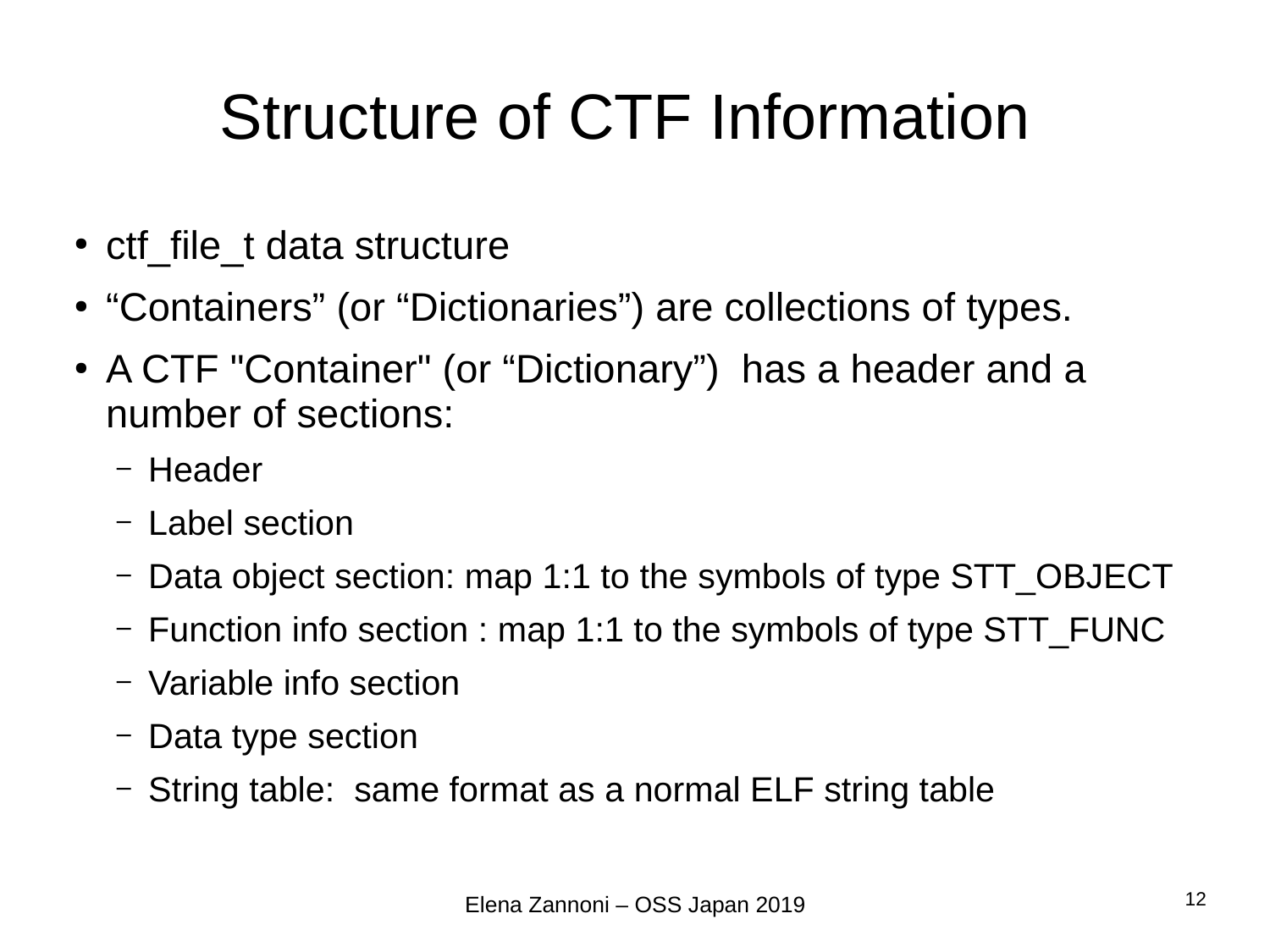#### Header of a CTF Dictionary

- Preamble
	- Magic number (determines endianness)
	- CTF Version number (an integer)
	- Various Flags
- Reference to the parent dictionary
	- Used in case of conflicting types
	- Dictionary name (from the name of corresponding translation unit)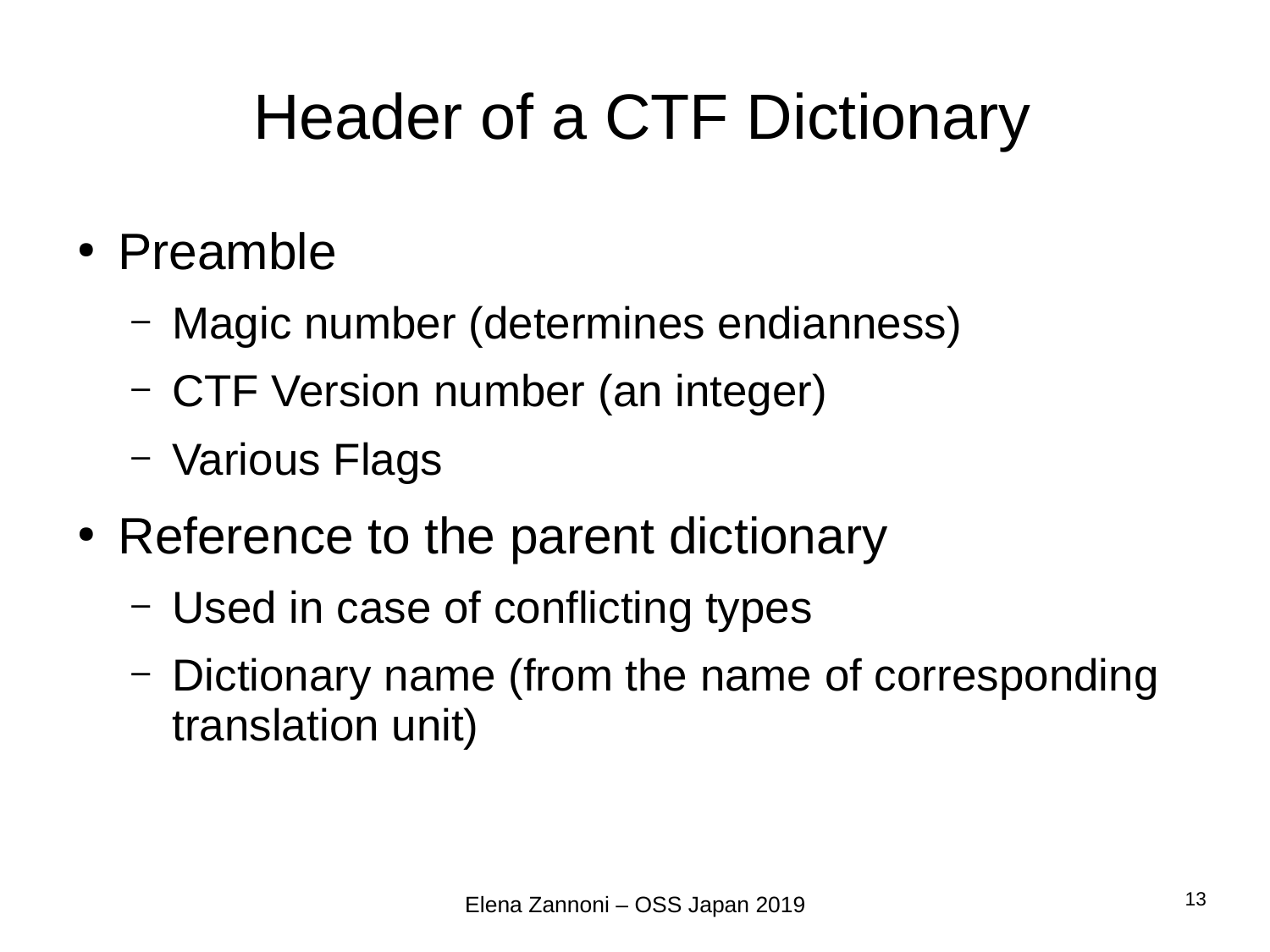# Data Type Section

- An array of variable length entries, each is a struct ctf stype (or struct ctf type) followed by optional variable-length data.
- Each type has an ID derived from its index in the array
- Two types of elements in the array depending on the size of the type
- The name of the type is represented by either its offset in the ELF string table, or its offset in the local (CTF) string table (if not present in the ELF string table)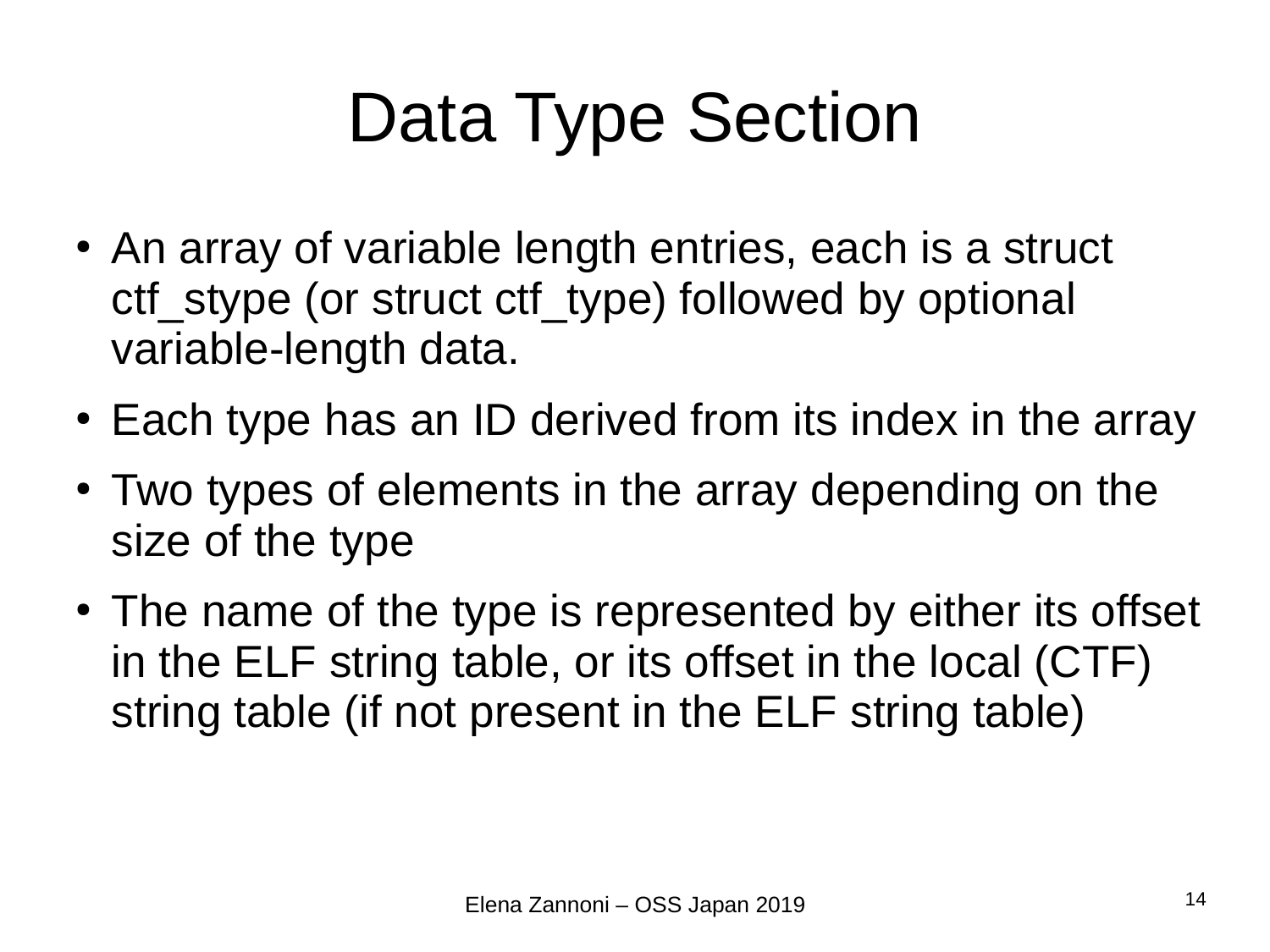```
typedef struct ctf_stype
{
 uint32 t ctt name; /* Reference to name in string table. */uint32 t ctt info; /* Encoded kind, variant length. */ union
 {
```

```
uint32 t ctt size; /* Size of entire type in bytes. */uint32_t ctt_type; /* Reference to another type. */
  };
} ctf_stype_t;
```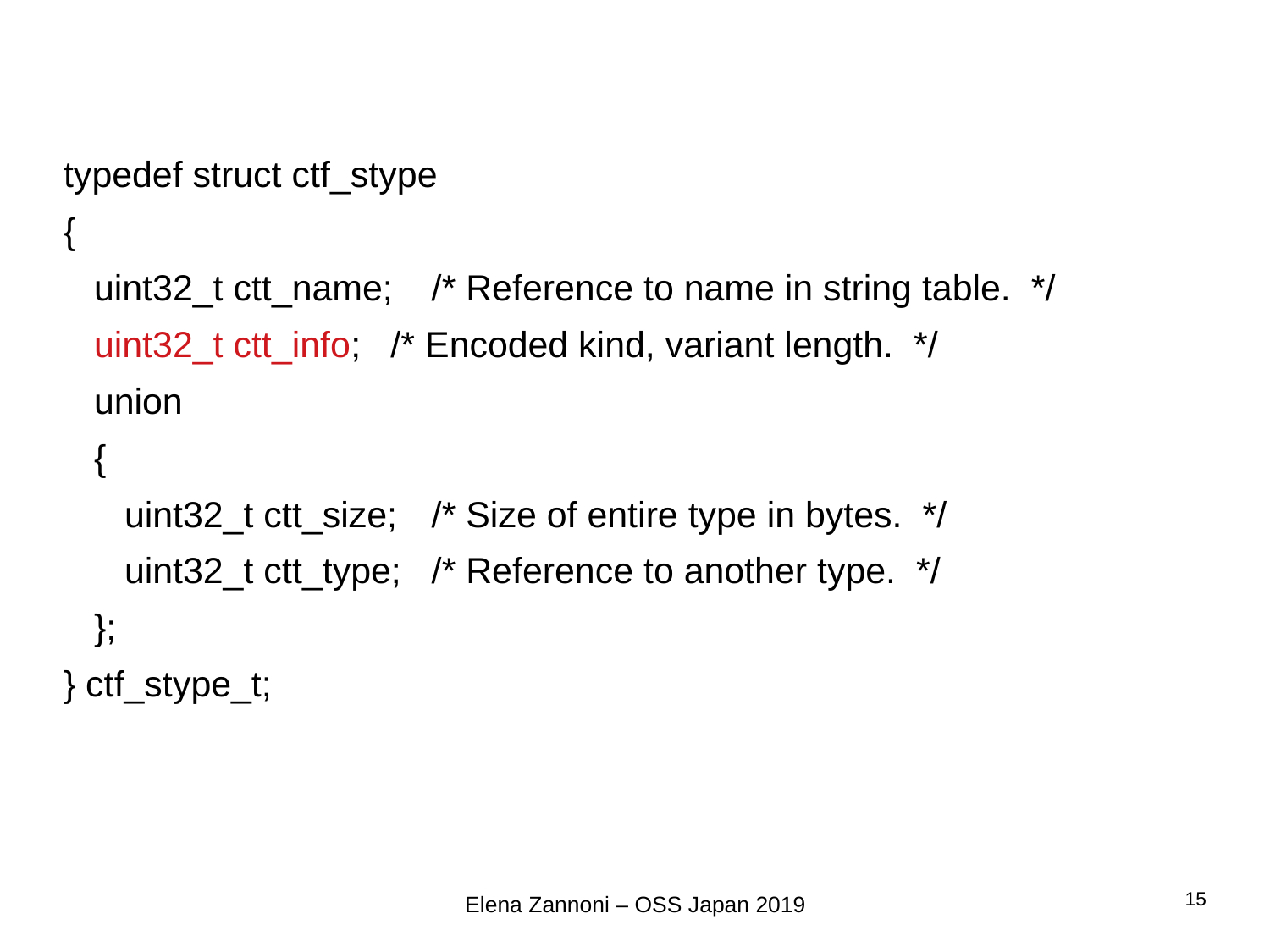#### Representing Types



- **kind** is a constant with value CTF K \* (one per type), such as CTF K INTEGER, CTF K FUNCTION, CTF K STRUCT, etc
- **isroot**: it is 1 if type is a named top-level type
- **vlen** (variable length): size of the type-kind-specific properties that follow.
- Type descriptions (analogous to DWARF attributes):
	- $-$  For functions: it is a list of argument types, with the ctt type being the return type;
	- For integer and floating-point types use flags packed into a single uint32 t in the variant data encoding things like format, etc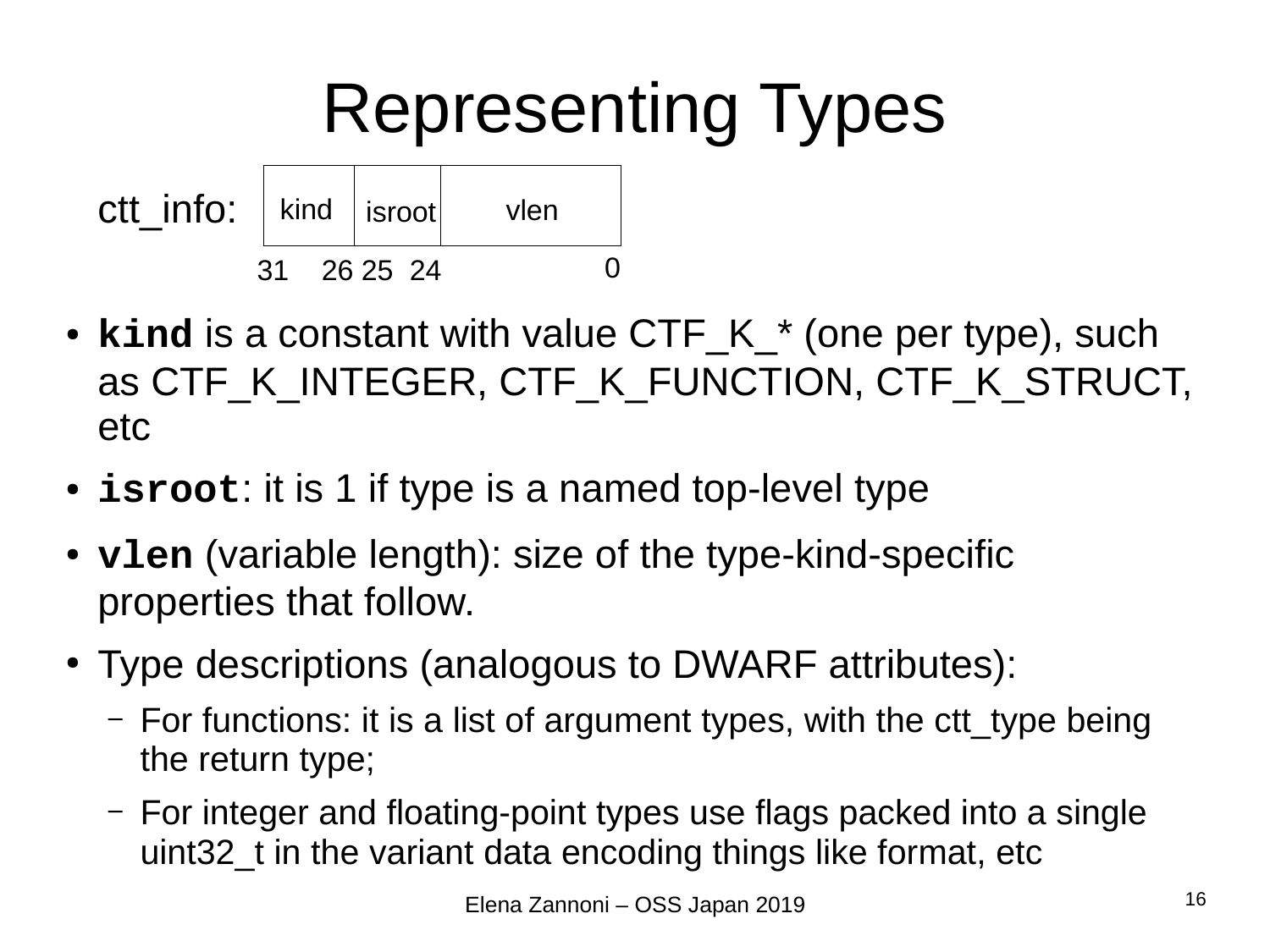# CTF Versioning

- V1: Original version from Solaris
- V2: Ported to Linux for DTrace
	- increase the max number of types
	- Increase max number of struct and union members and enumerated values
	- Increase the number of type kinds to 64 (for future expansion).
	- No ABI change
	- Versioning of some constants
- $\bullet$  V3: Still in flux
	- Header changes
	- Additional CTF\_K\_\* values
	- Other…
- V4: in initial planning stage
- Maintain compatibility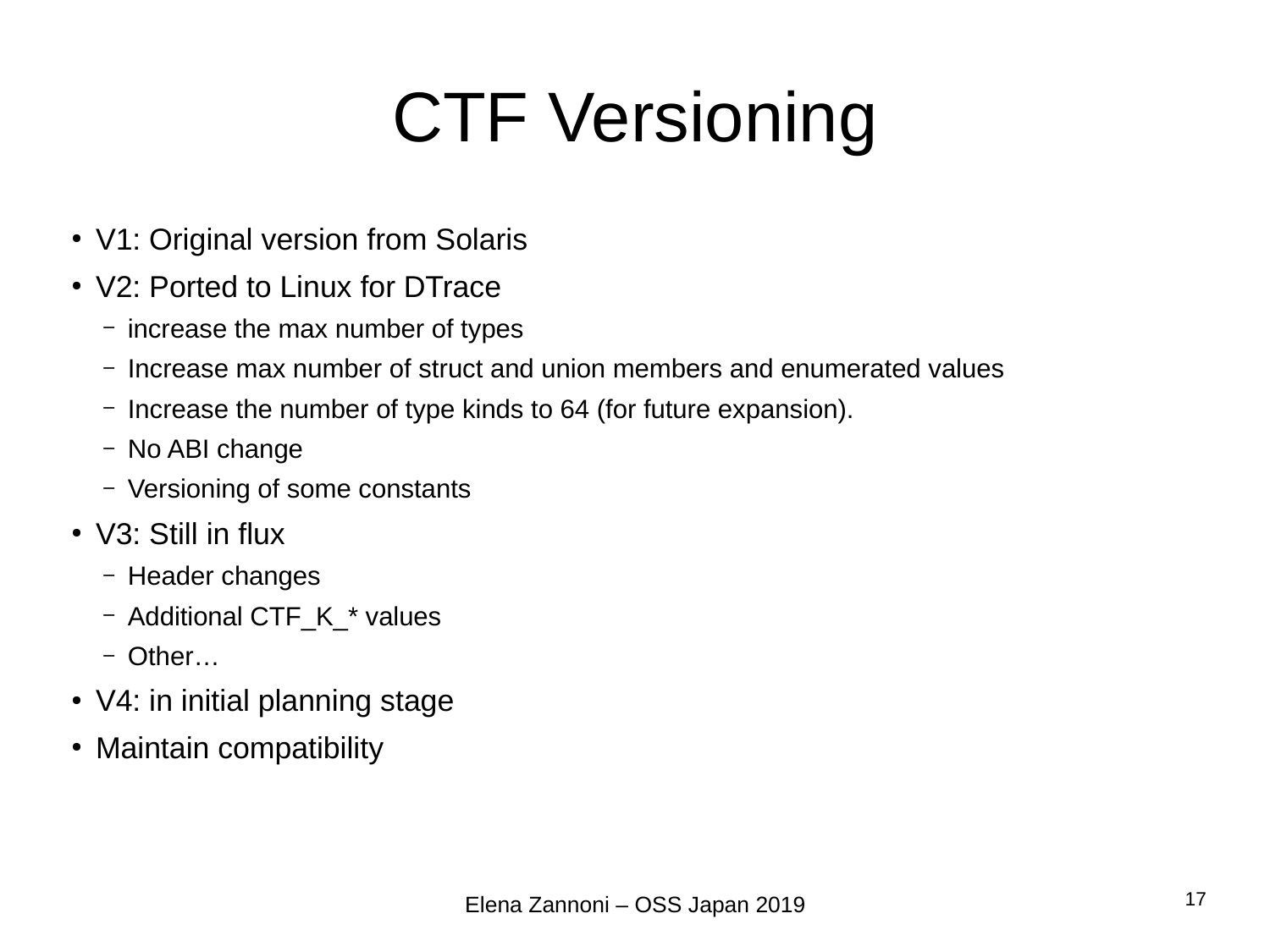#### % PATH=/tmp/gcc/bin:\$PATH **objdump --ctf=.ctf /tmp/gcc/bin/ld**

```
Elena Zannoni – OSS Japan 2019 18
/tmp/gcc/bin/ld: file format elf64-x86-64
Contents of CTF section .ctf:
   Header:
     Magic number: dff2
     Version: 4 (CTF_VERSION_3)
     Flags: 0x1 (CTF_F_COMPRESS)
     Variable section: 0x0 -- 0xedf (0xee0 bytes)
     Type section: 0xee0 -- 0x133db3 (0x132ed4 bytes)
     String section: 0x133db4 -- 0x14cbfc (0x18e49 bytes)
   Labels:
   Data objects:
   Function objects:
   Variables:
    \_xexit\_cleanup \rightarrow a7e: void (*)() (size 0x8) \rightarrow a7d: void () (size 0x0) bfd_x86_64_arch -> 53ee: const struct bfd_arch_info (size 0x50) -> 238: struct bfd_arch_info (size 0x50)
    iamcu elf32 vec -> afe9: const struct bfd target (size 0x370) -> 286: struct bfd target (size 0x370)
    bfd last cache -> c9b6: struct bfd * (size 0x8) -> 1f4: struct bfd (size 0x6)
    CTF NULLSTR \rightarrow 39bf: const char [0] (size 0x0)
[...]
   Types:
      1: long int (size 0x8)
         [0x0] (ID 0x1) (kind 1) long int (aligned at 0x8, format 0x1, offset:bits 0x0:0x40)
     2: ptrdiff t (size 0x8) -> 1: long int (size 0x8)
         [0x0] (ID 0x2) (kind 10) ptrdiff_t (aligned at 0x8)
[\ldots] Strings:
     0: 
     1: A
     3: AOUTHDR
     b: AOUTHDR64
     15: AddressOfEntryPoint
     29: Age
     2d: B
```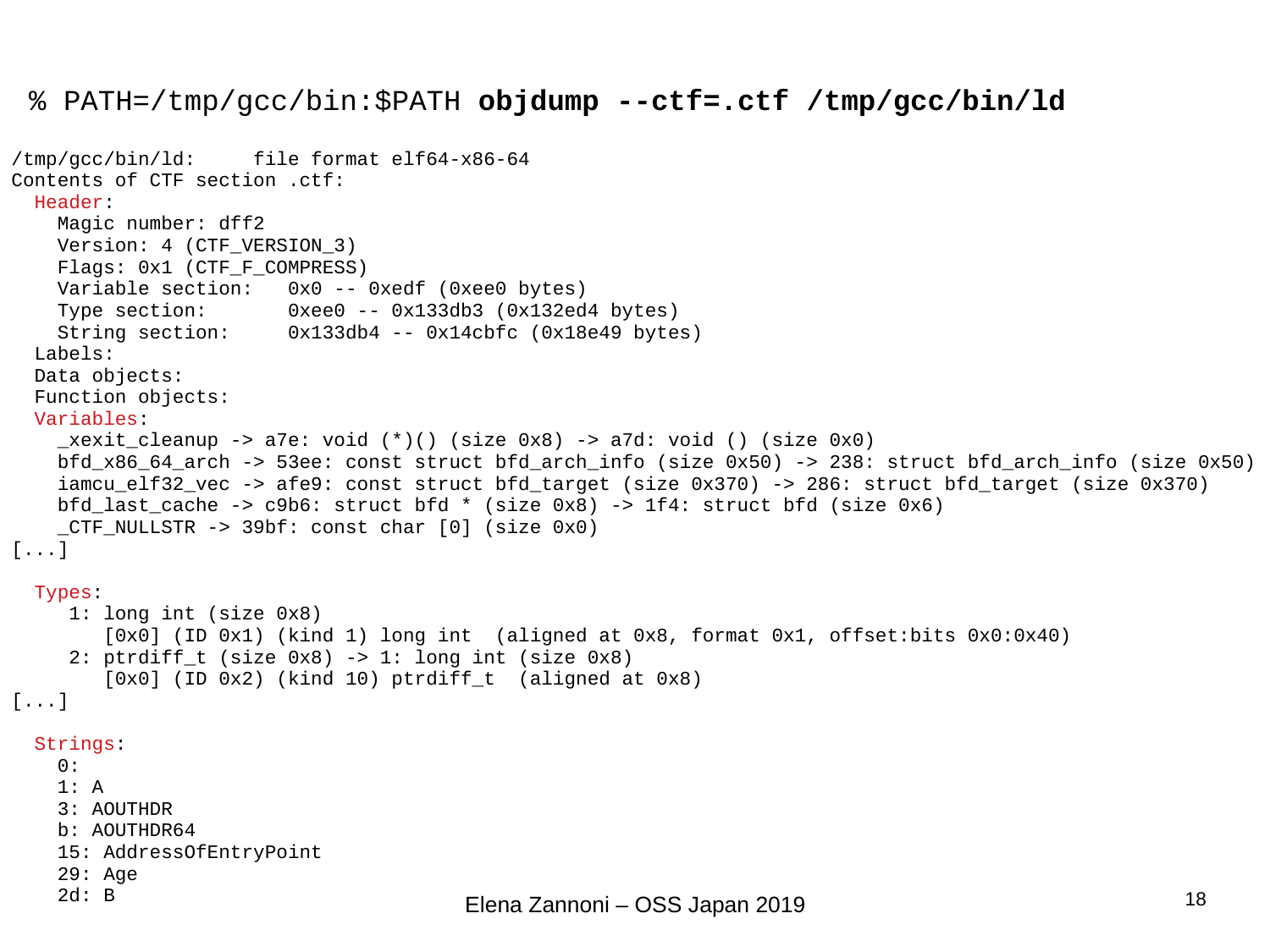#### **Cross reference for ld .ctf section dump in previous slide (for clarity)**

- void (\* xexit cleanup) (void);
- static const bfd arch info type bfd\_x86\_64\_arch
- extern const bfd target iamcu elf32 vec;
- typedef long ptrdiff t;
- #define CTF\_K\_TYPEDEF\_10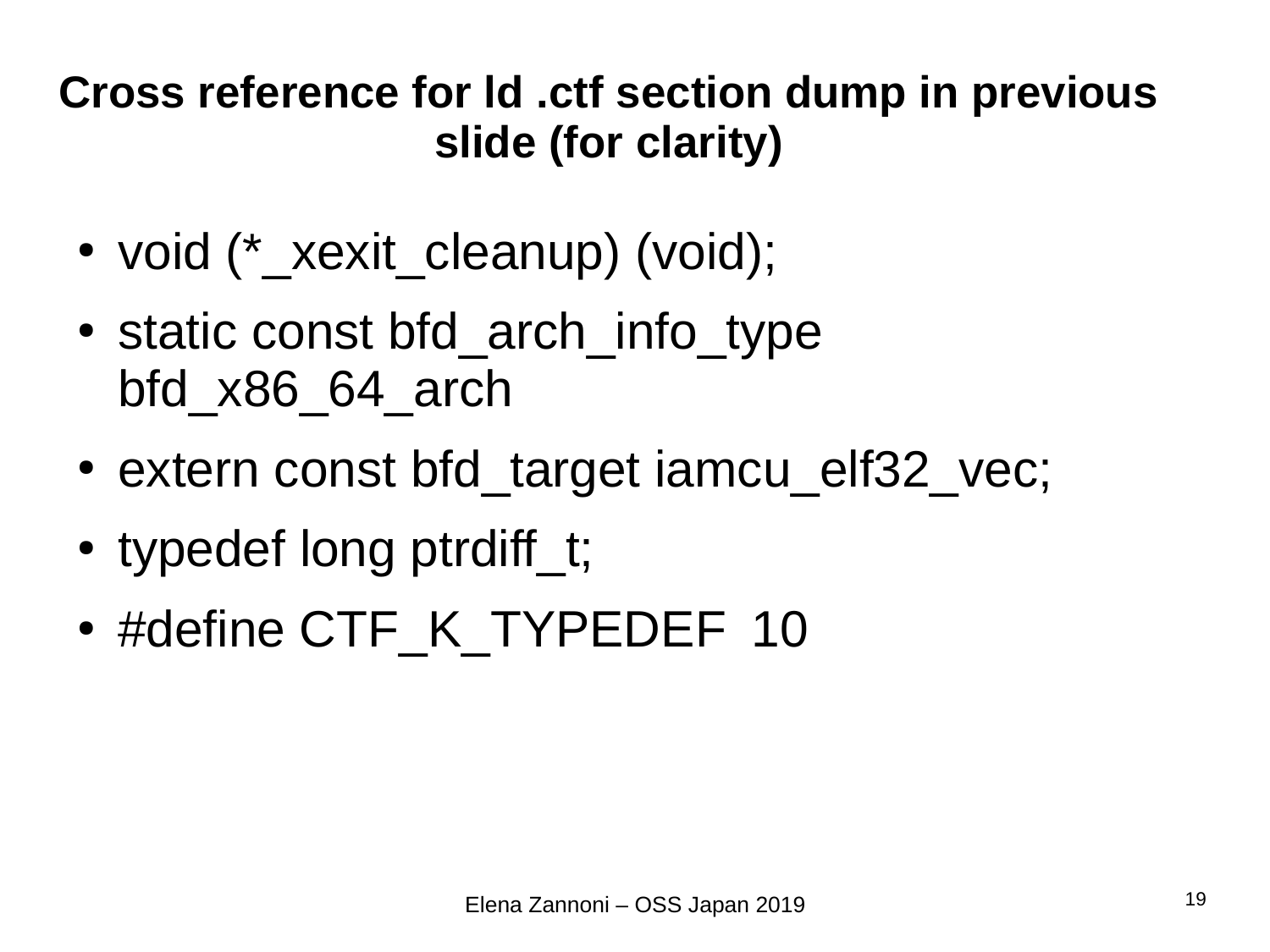# Multiple Translation Units – Linker (ld)

- GCC generates one raw .ctf section per object file
- It is the linker's job to take a bunch of object files with one .ctf each and emit a unified type listing (dictionary) removing duplicates.
- Id walks through each translation unit (TU)'s dictionary and adds every newly encountered type in turn to a new single Dictionary.
- If there is a type conflict, it creates a child Dictionary for that TU and adds the type there instead.
- Conflicting types are types that have the same name but different definitions is separate TUs. Such as:
	- struct foo {int bar;} and union foo {char \*baz;}
	- typedef int foo\_t and typedef long foo\_t
- In the end, Id produces one large shared dictionary (parent) and a few tiny sub-dictionaries (children).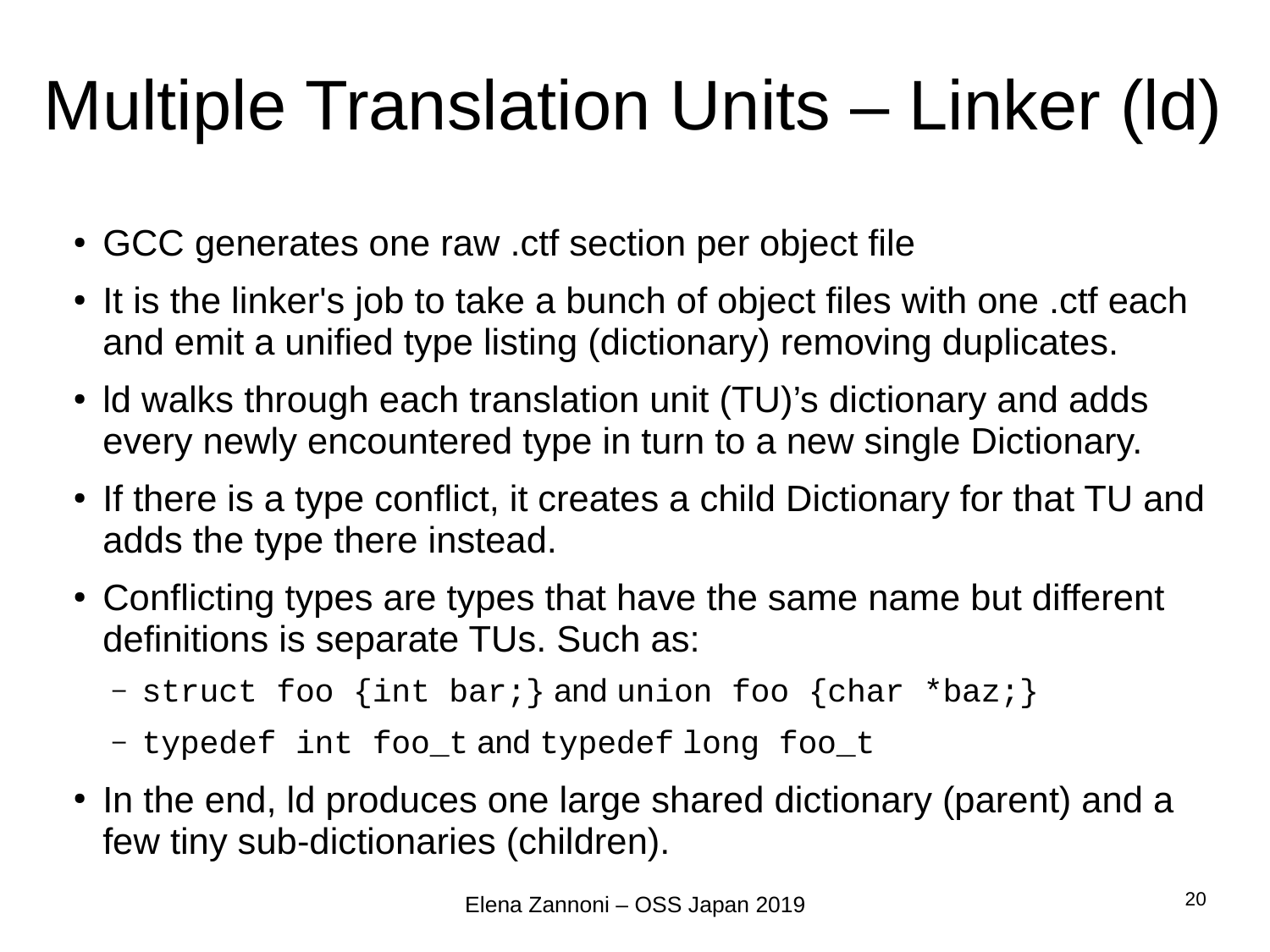# **Libctf**

- Used to write and read ctf data
- Used by debugger and linker
- ctf add  $lt; type$  (): build an element of that type
- ctf open(), ctf close(): open and close a ctf container/dictionary
- Lookup and iterator functions
- Header File: include/ctf-api.h (used by the debugger)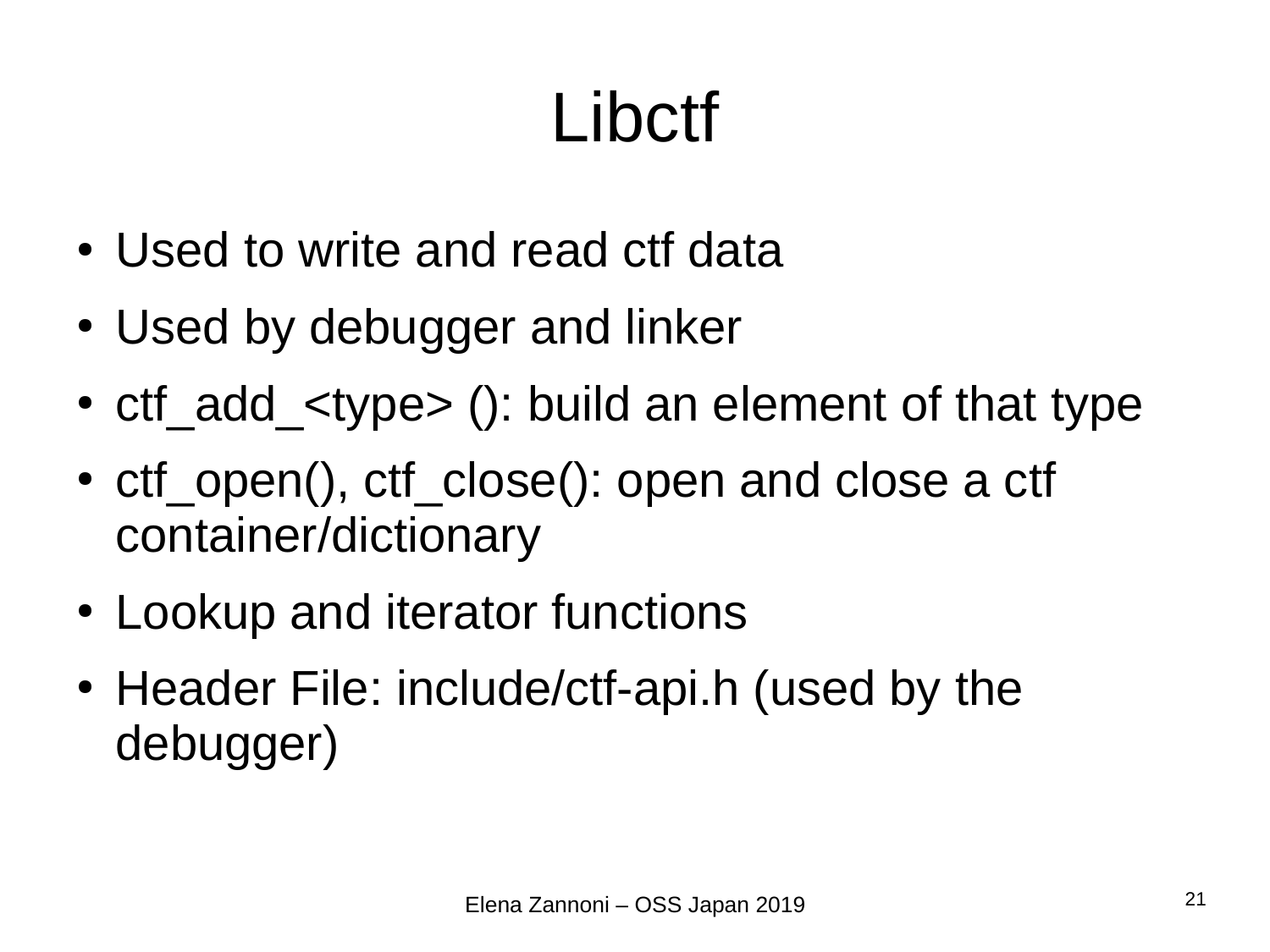## Upstreaming Status

- Still very much a work in progress
- Binutils:
	- readelf, objdump modifications (May 2019)
	- Libctf (May 2019)
	- Linker work: posted (July 2019). More work needed.
	- Few bugfixes and improvements: posted/committed (June & July)
	- Hopefully in next release of binutils (2.33) (for reference, binutils 2.32 released Feb 2019)
- $\cdot$  GCC $\cdot$ 
	- Initial set of patches for CTF generation: posted few revisions (May / June)
	- Undergoing more modifications based on reviews
	- New version of patch under testing now
	- Link time optimization (LTO) WIP to be posted next
	- Hopefully in gcc 10 (in 2020) (for reference gcc 9.1 released May 2019)
- $\cdot$  GDB:
	- Posted, under review (July 2019)
	- Hopefully in next release of GDB (8.4) (for reference, gdb 8.3 released May 2019)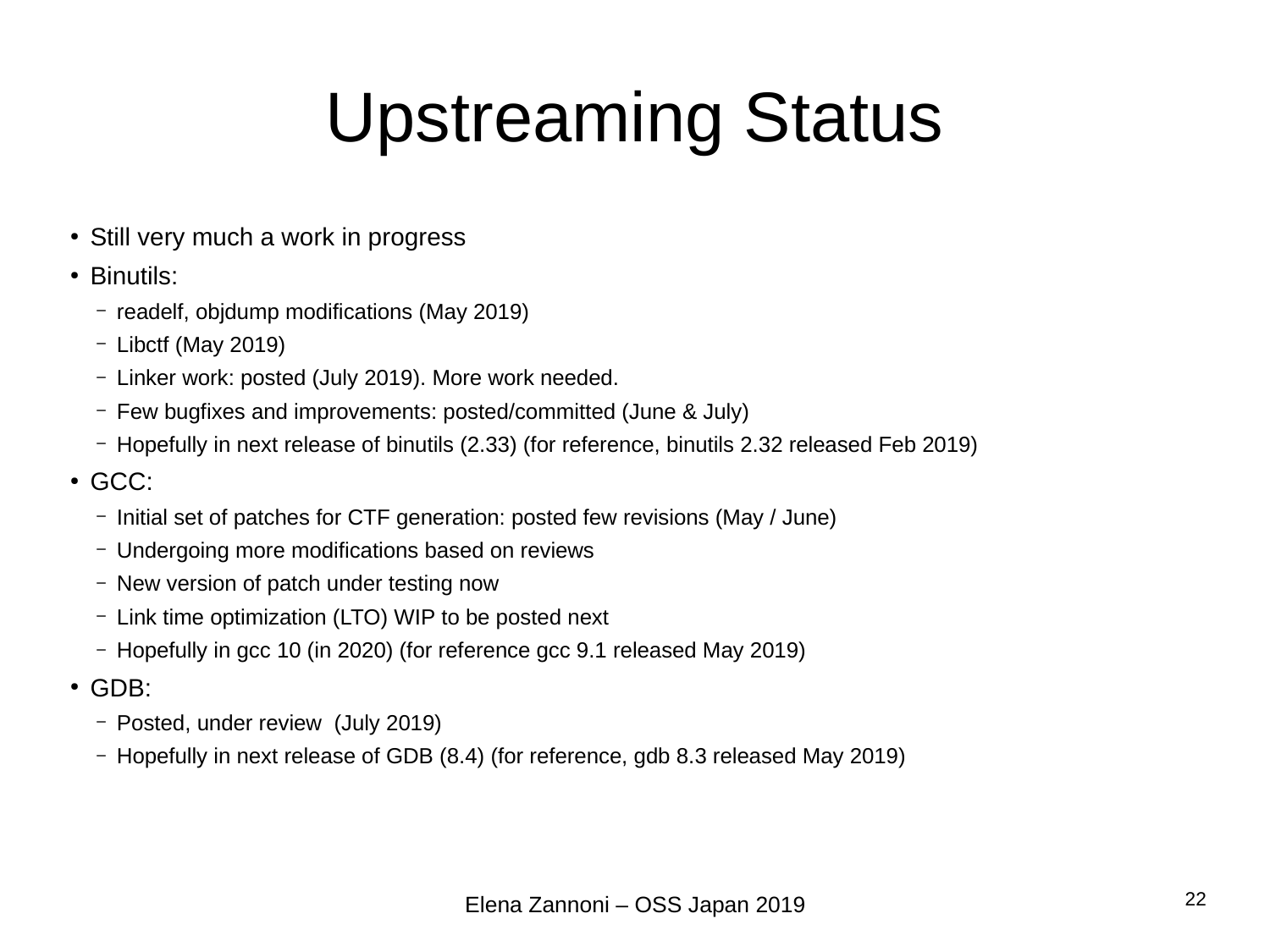#### **Observations**

| Program                                   | <b>DWARF (all</b><br>sections)<br>(bytes) | <b>CTF</b><br>(dwarf2ctf)<br>(bytes) | <b>CTF</b><br>uncompressed<br>(bytes) | <b>CTF</b><br>uncompressed<br>types (bytes) | <b>CTF</b><br>uncompressed<br>strings (bytes) |
|-------------------------------------------|-------------------------------------------|--------------------------------------|---------------------------------------|---------------------------------------------|-----------------------------------------------|
| <b>Kernel</b><br>$5.2 +$<br><b>DTrace</b> | 1624364740                                | 6677225                              | 13910391                              | 5984032                                     | 7138583                                       |
| <b>Coreutils</b><br><b>Is</b>             | 146456                                    | 11567                                | 29174                                 | 13028                                       | 14939                                         |
| <b>GAS</b><br>2.30                        | 1180929                                   | 58162                                | 177774                                | 66612                                       | 107851                                        |
| emacs<br>26.1.50                          | 5582440                                   | 123902                               | 349295                                | 142232                                      | 179184                                        |
| X.org<br>1.20.3                           | 5305506                                   | 131314                               | 418567                                | 272336                                      | 138096                                        |
| GS 9.27                                   | 11679906                                  | 164675                               | 502545                                | 293216                                      | 193514                                        |
| <b>Gtk</b><br>3.24.7                      | 8499254                                   | 213839                               | 713263                                | 292712                                      | 382680                                        |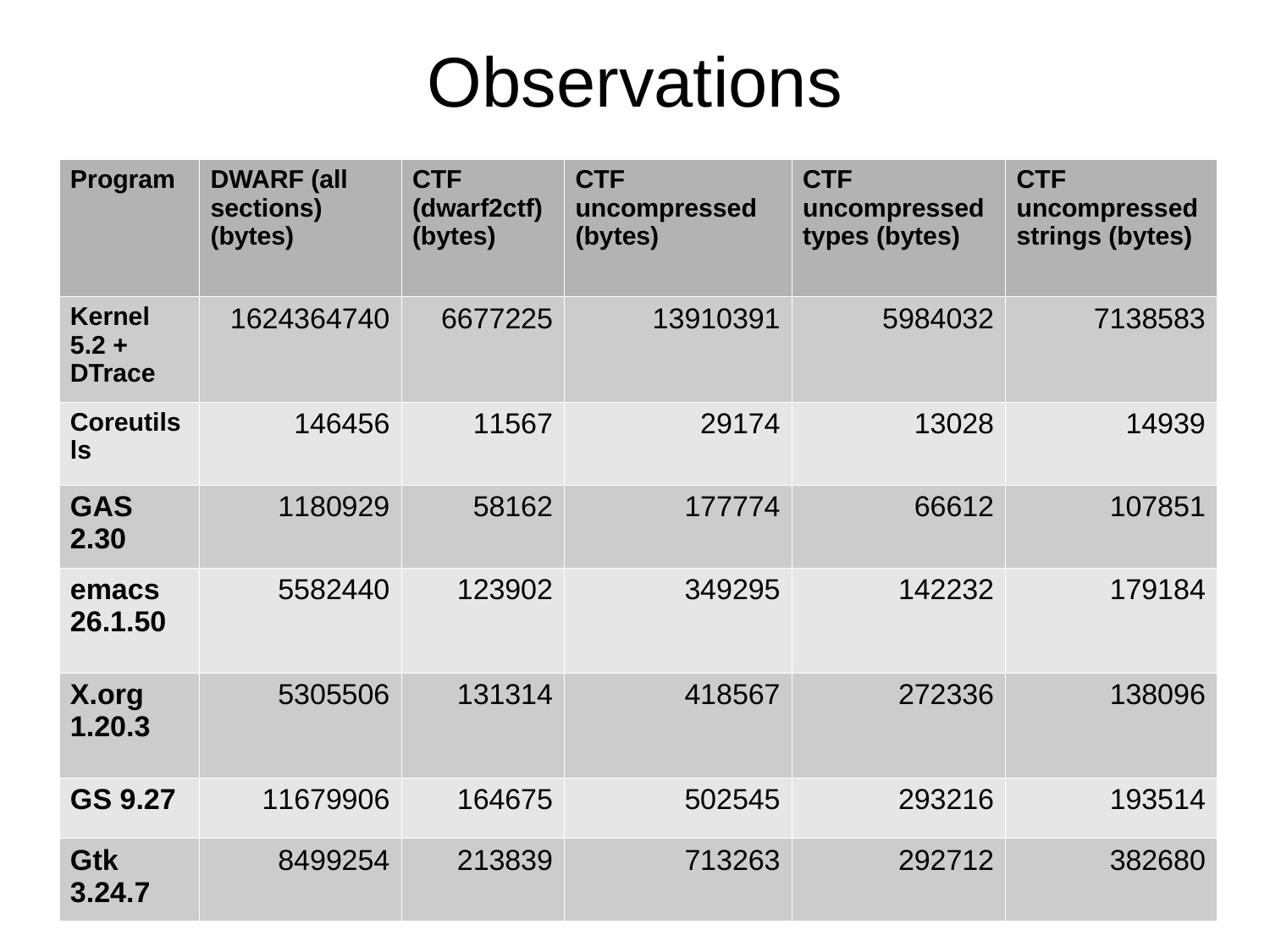## Observations (\*)



(\*) Kernel Omitted from graph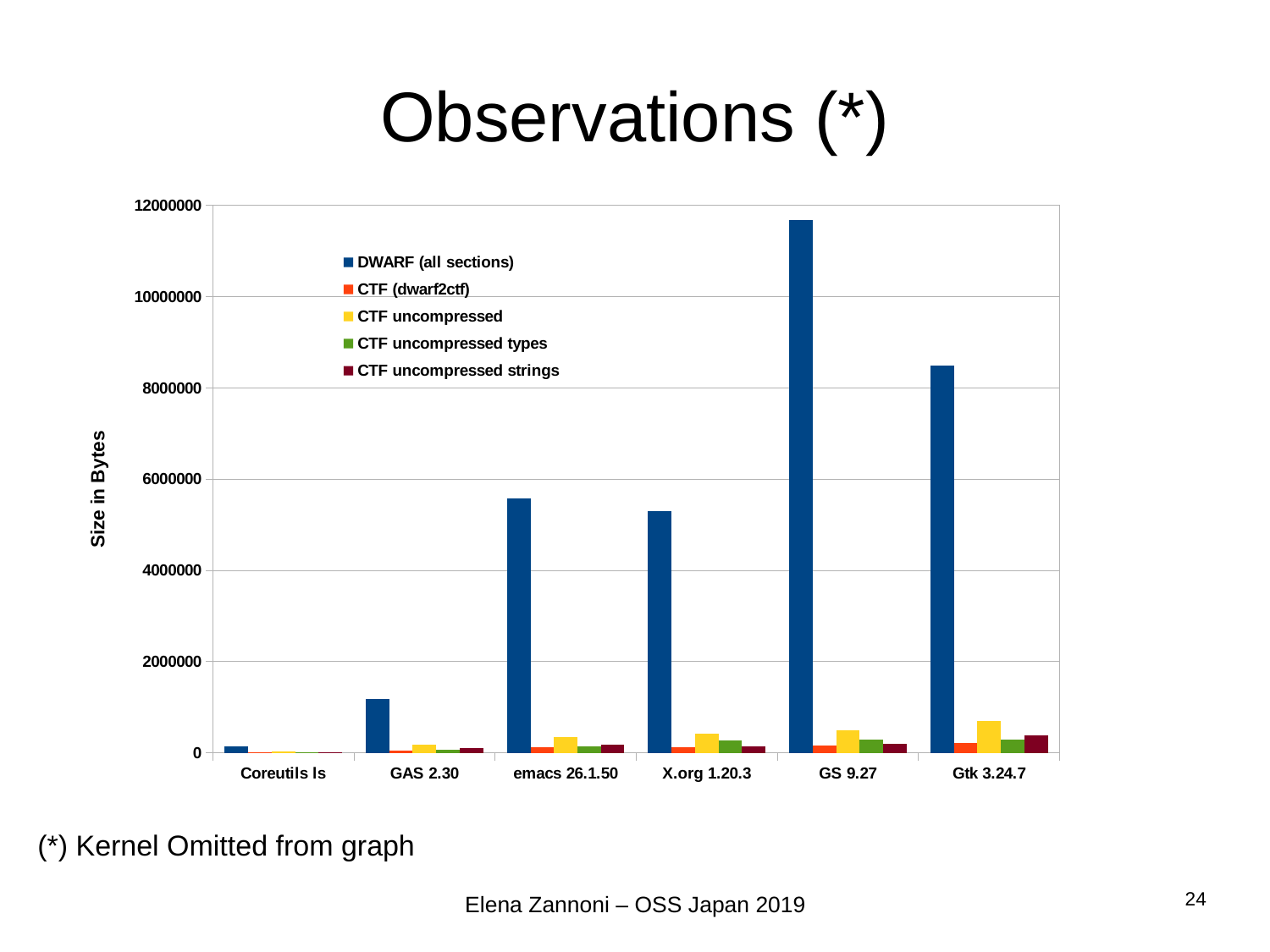#### Reductions relative to DWARF (higher is better for CTF)

**Reduction relative to DWARF (all sections)**